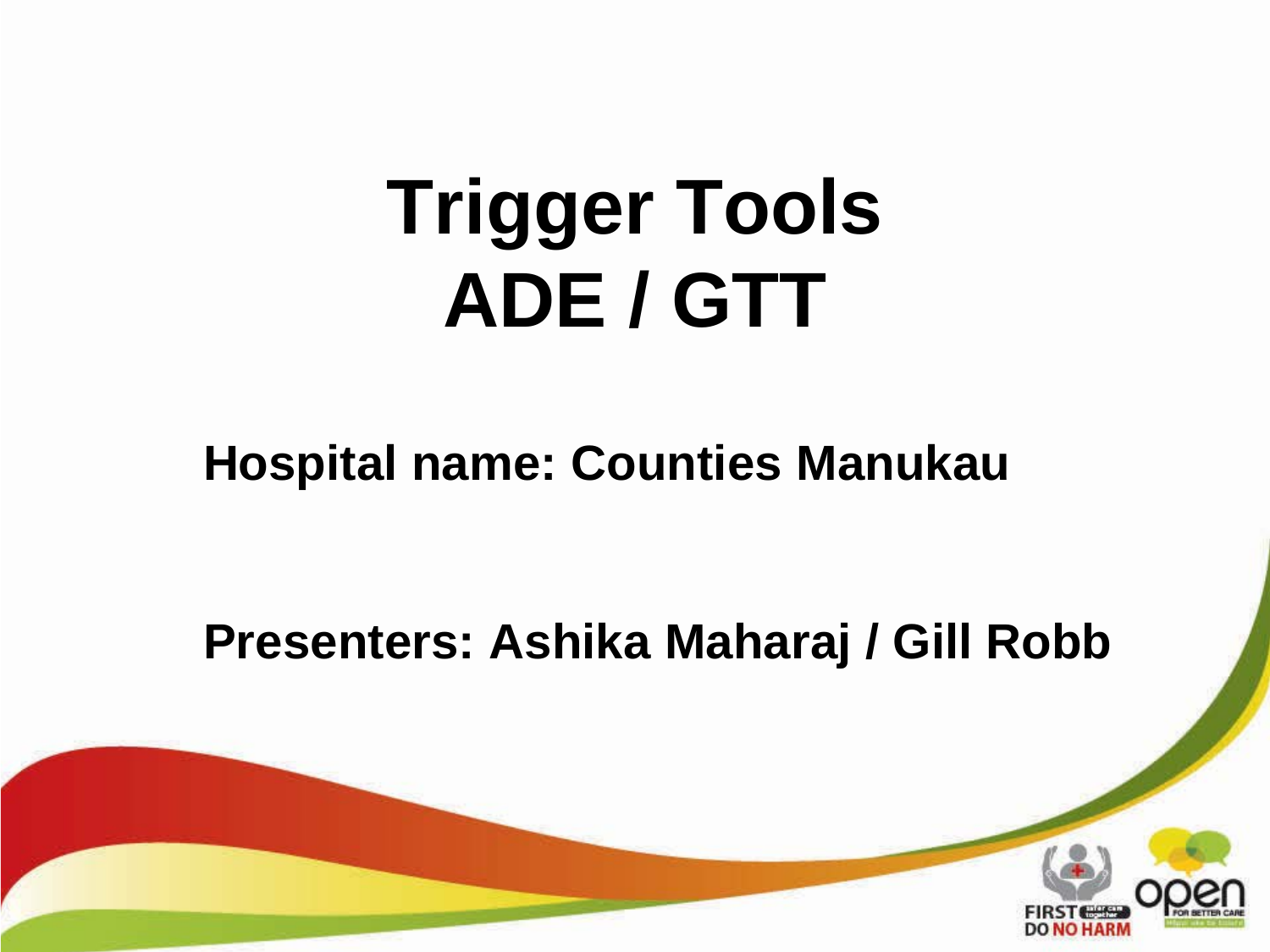## **Your team**

- **Red Team**
	- Megan Saunders
	- Sue Olliff
	- Diana Bruin
- **Green Team** 
	- Susan Takerei
	- Lesley Kazula
	- Kate Duplan
	- Meghan Kelly

• Ashika & Gill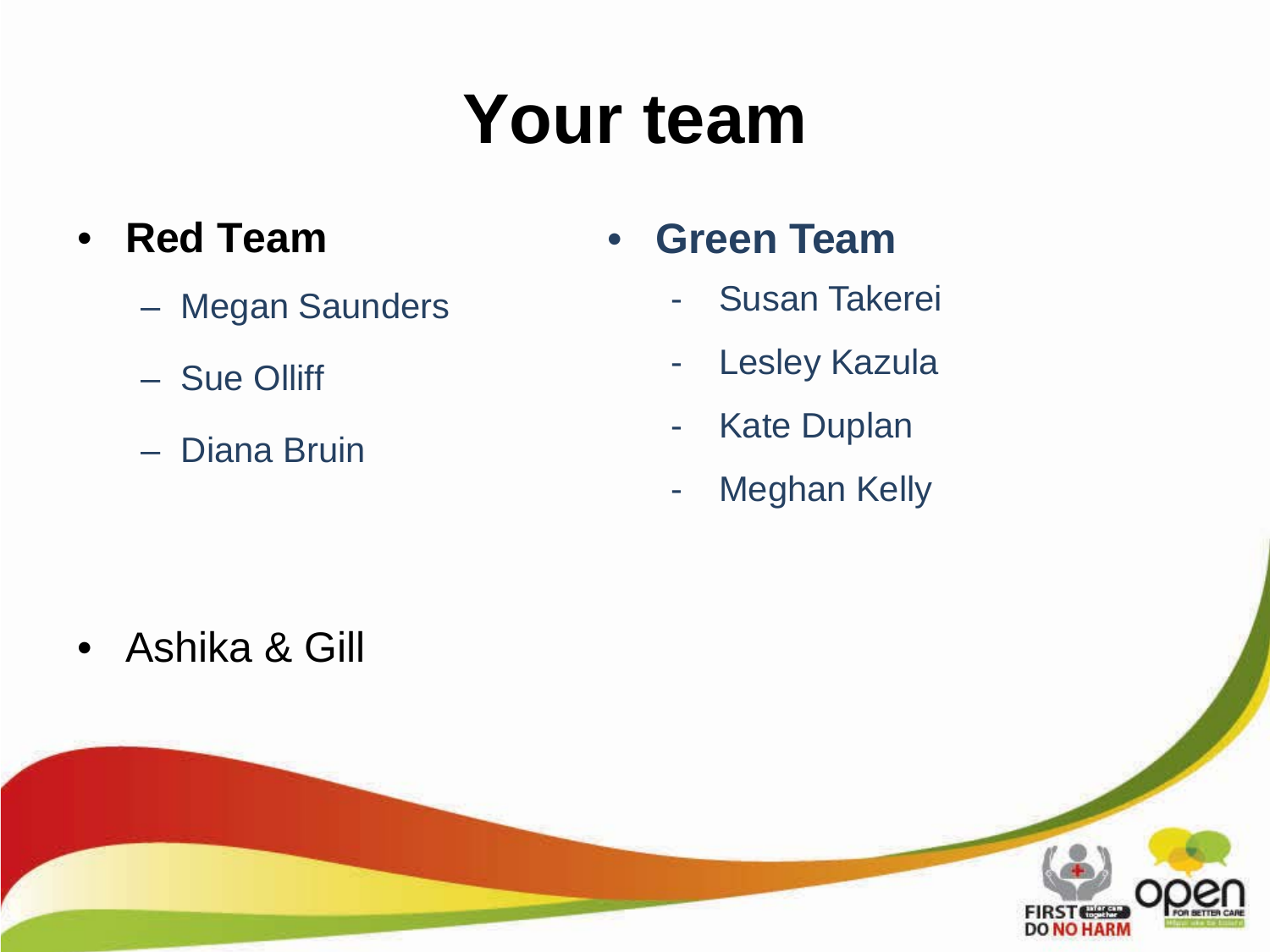### **Themes so far**

- Harm from opioids (2011-2012 data)
	- constipation
	- Over sedation

• Themes from 2013 data yet to be analysed

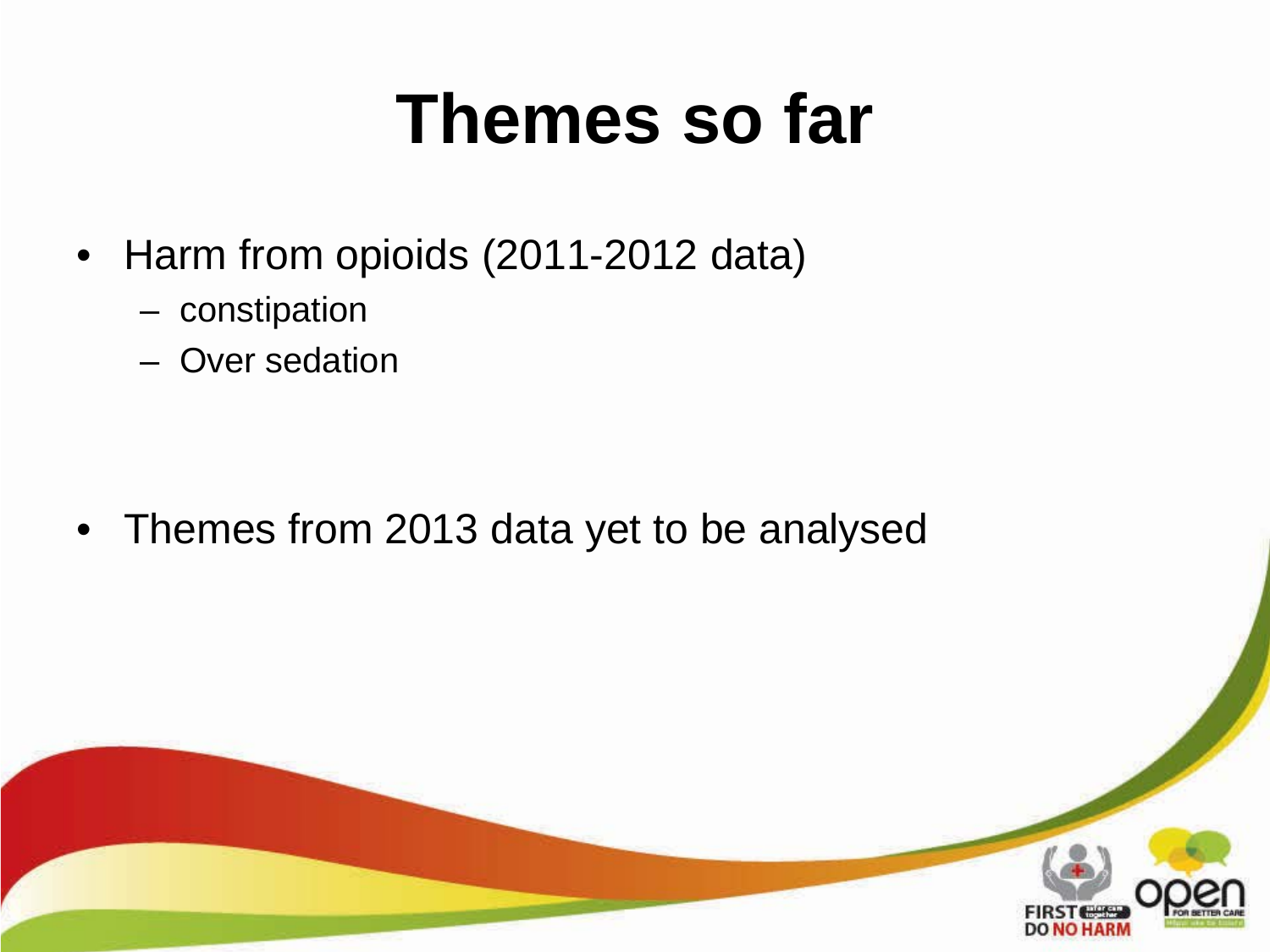### **Translating data into action**

**Adverse Events per 1000 Bed Days (Inpatients)**



**Jan-11 - Sep-13**

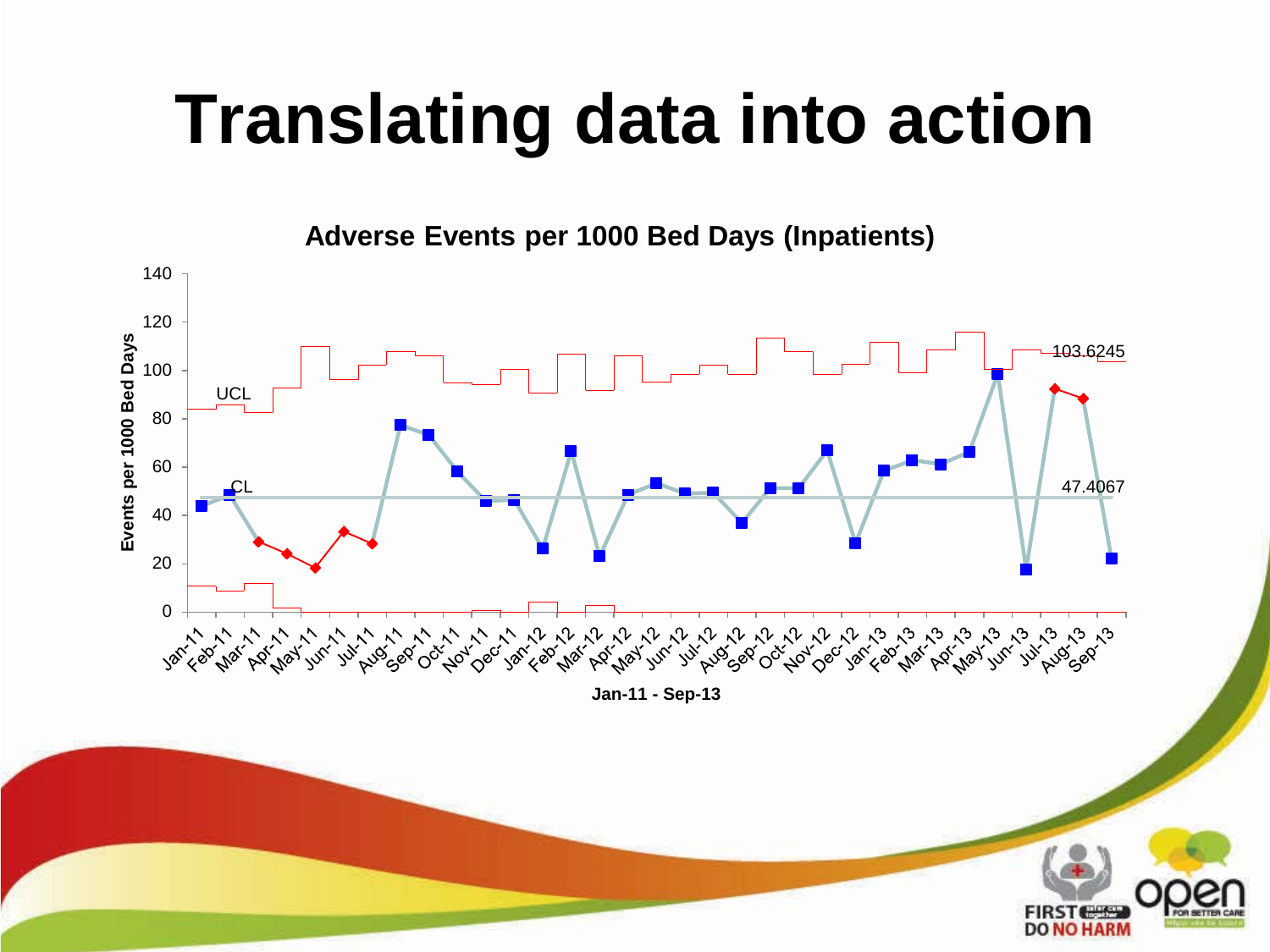# **Translating data into action**

**Adverse Events per 1000 Bed days (Non-Inpatient)**



**Jan-11 - Sep-13**

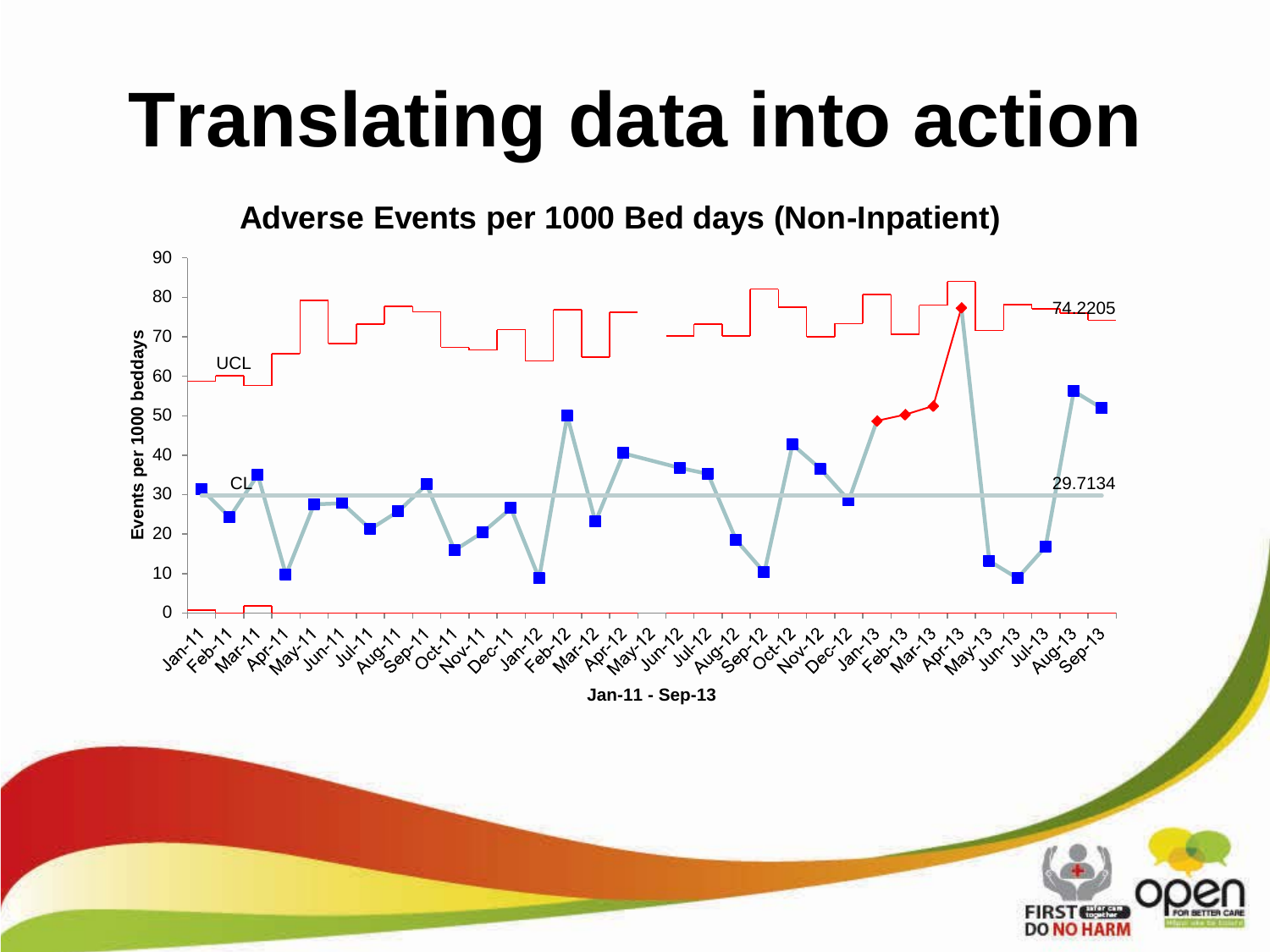# Disseminating the information

- Presentations to
	- Clinical Directors
	- Clinical Nurse Directors
	- Charge Nurses

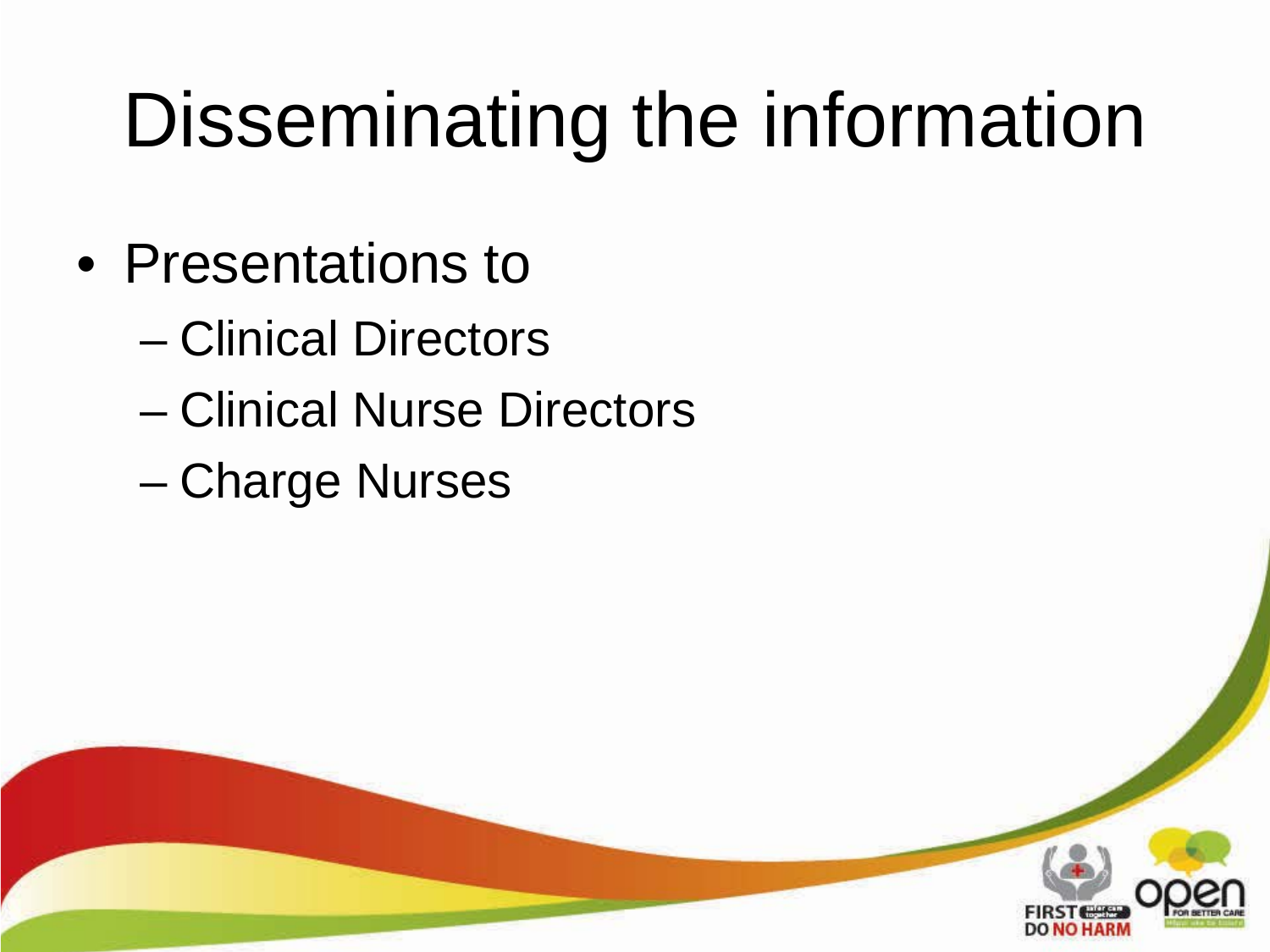## **Improvement opportunities identified / projects undertaken**

- Opioid Project
	- Constipation identified as significant harm relating to administration of opioids
	- Project undertaken on single ward to identify contributing factors and develop & test potential solutions
	- Data to be presented
- **Oversedation** 
	- 5 cases identified in single ward from 130 randomly selected charts over 3 month period
	- **For more in depth chart reviews to identify contributing factors**

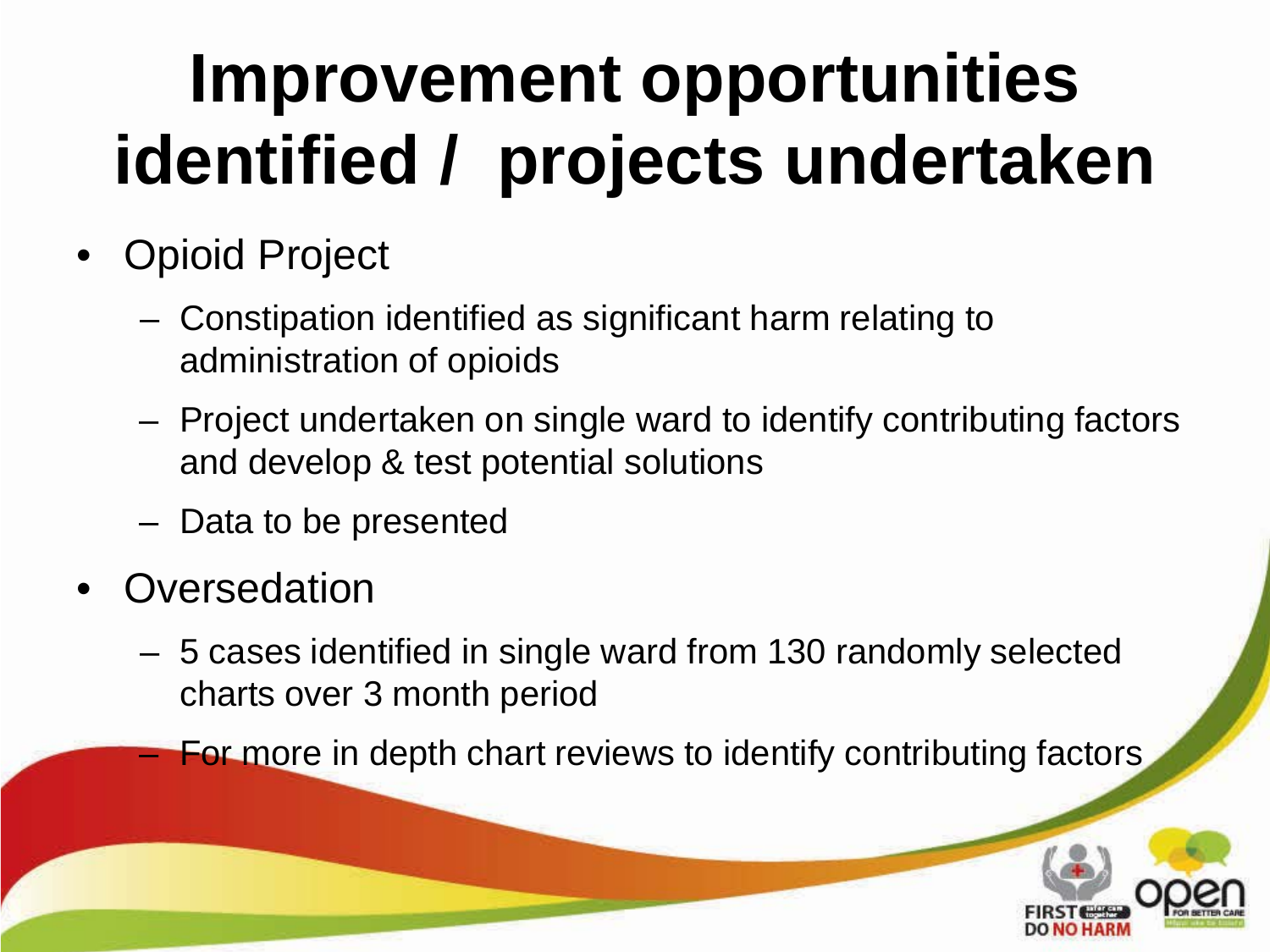# **Any challenges**

- Appropriate forum to share GTT data for improvement
- Engaging clinicians at the frontline

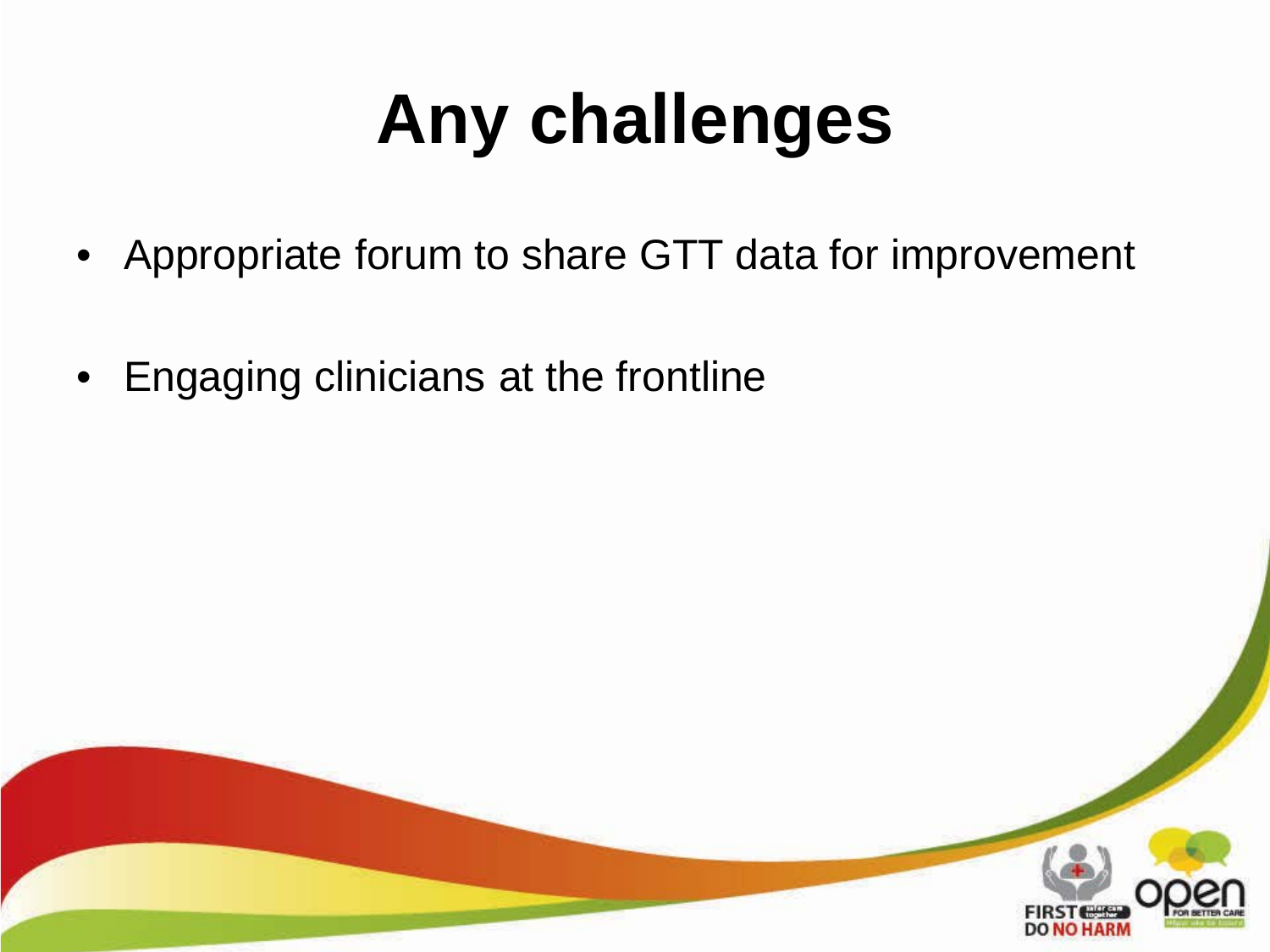#### **Lessons learnt**

Improvement projects need to be taken up by the appropriate organisational group

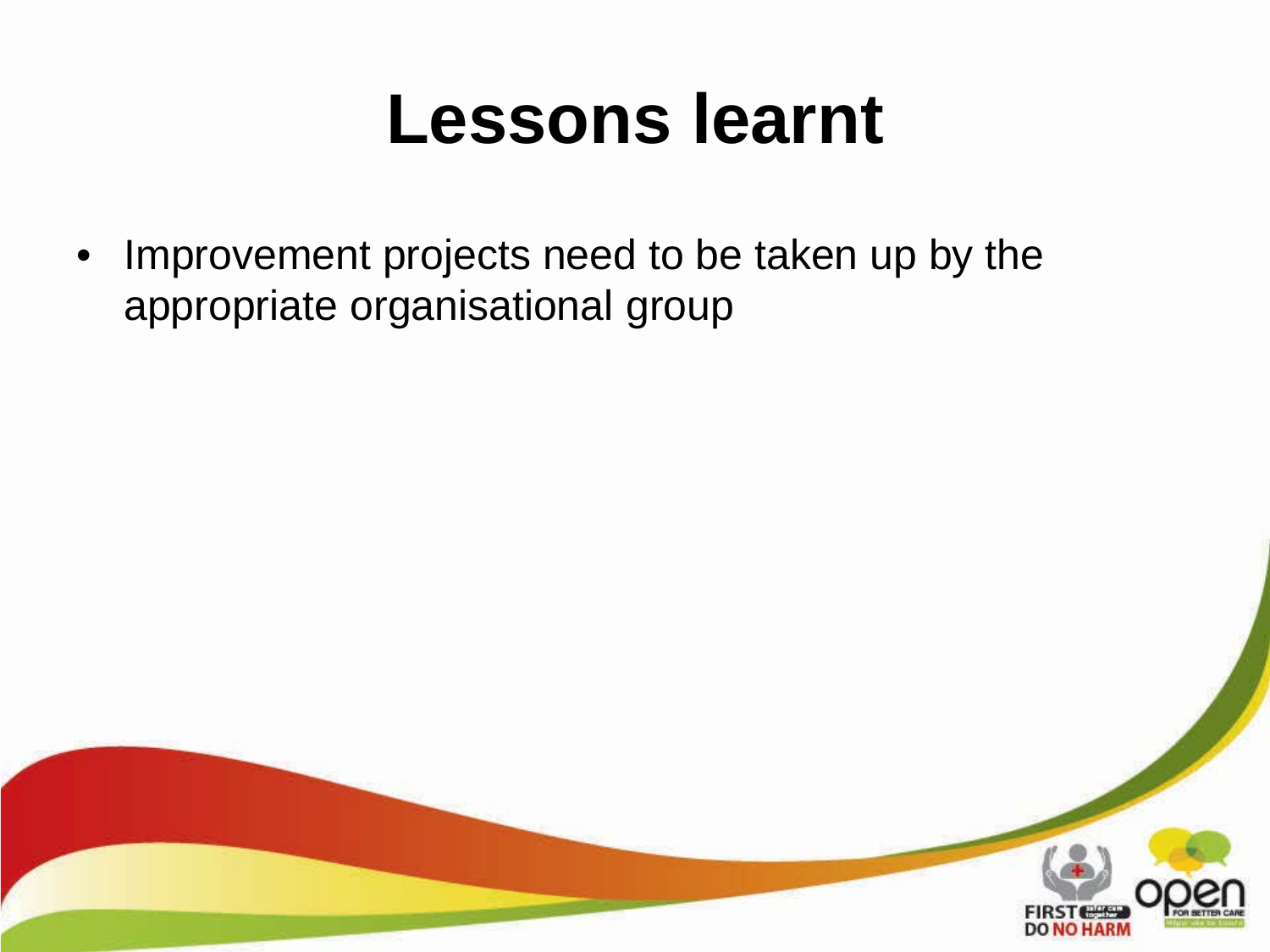# **Ideas for sharing**

- Refinements of the Florida Subcategories
- Use of shared workspace for learning cases